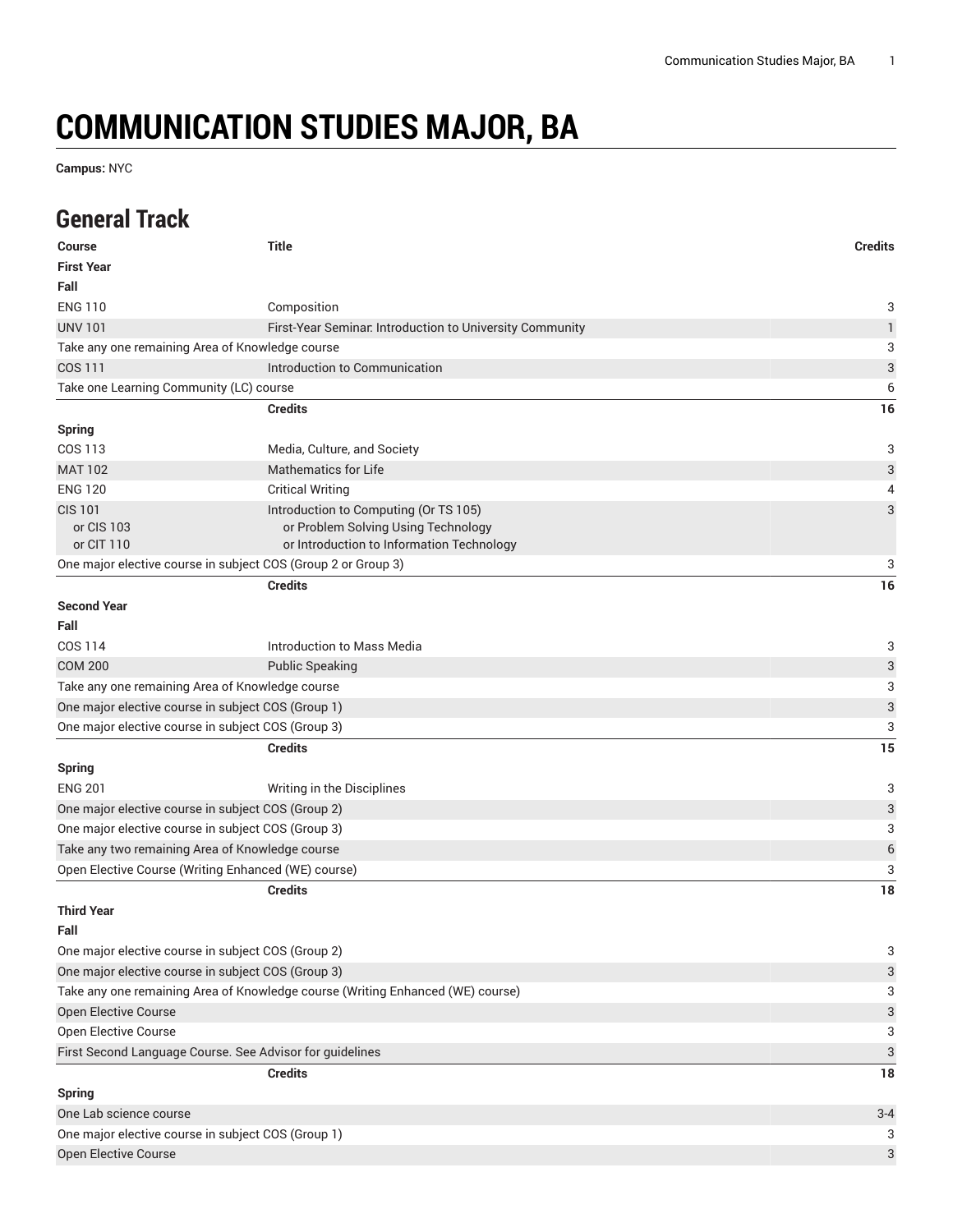|                                                    | Take any one remaining Area of Knowledge course that is also a Civic Engagement (CE) course | 3         |
|----------------------------------------------------|---------------------------------------------------------------------------------------------|-----------|
| Second Language Course, if applicable              |                                                                                             | 3         |
|                                                    | <b>Credits</b>                                                                              | $15 - 16$ |
| <b>Fourth Year</b>                                 |                                                                                             |           |
| Fall                                               |                                                                                             |           |
|                                                    | One major elective course in subject COS (Group 3)                                          | 3         |
| COS 393                                            | Internship Program I (Recommended)                                                          | 3         |
| One major elective course in subject COS (Group 2) | 3                                                                                           |           |
| Take any one remaining Area of Knowledge course    |                                                                                             | 3         |
| Open Elective Course                               |                                                                                             | 3         |
|                                                    | <b>Credits</b>                                                                              | 15        |
| <b>Spring</b>                                      |                                                                                             |           |
| <b>COS 394</b>                                     | Internship Program II (Recommended)                                                         | 3         |
| One major elective course in subject COS (Group 2) |                                                                                             | 3         |
| <b>Open Elective Course</b>                        |                                                                                             | 3         |
| Open Elective Course                               |                                                                                             | 3         |
| Take any one remaining Area of Knowledge course    |                                                                                             | 3         |
|                                                    | <b>Credits</b>                                                                              | 15        |
|                                                    | <b>Total Credits</b>                                                                        | 128-129   |

## **Communication Studies, BA/Communications and Digital Media, MA Track**

| <b>Course</b>                                                 | <b>Title</b>                                                                                                              | <b>Credits</b>            |  |
|---------------------------------------------------------------|---------------------------------------------------------------------------------------------------------------------------|---------------------------|--|
| <b>First Year</b>                                             |                                                                                                                           |                           |  |
| Fall                                                          |                                                                                                                           |                           |  |
| <b>ENG 110</b><br>or ENG 120                                  | Composition (Depending on placement exam results)<br>or Critical Writing                                                  | 3                         |  |
| <b>COS 111</b>                                                | Introduction to Communication                                                                                             | 3                         |  |
| <b>UNV 101</b>                                                | First-Year Seminar. Introduction to University Community                                                                  |                           |  |
| Take any one remaining Area of Knowledge course               |                                                                                                                           | 3                         |  |
| Take two Learning Community (LC) courses                      |                                                                                                                           | 6                         |  |
|                                                               | <b>Credits</b>                                                                                                            | 16                        |  |
| <b>Spring</b>                                                 |                                                                                                                           |                           |  |
| COS 113                                                       | Media, Culture, and Society                                                                                               | 3                         |  |
| <b>MAT 102</b>                                                | <b>Mathematics for Life</b>                                                                                               | 3                         |  |
| <b>ENG 120</b>                                                | <b>Critical Writing</b>                                                                                                   | 4                         |  |
| <b>CIS 101</b><br>or CIS 103<br>or CIT 110                    | Introduction to Computing (Or TS 105)<br>or Problem Solving Using Technology<br>or Introduction to Information Technology | 3                         |  |
| One major elective course in subject COS (Group 2 or Group 3) |                                                                                                                           | 3                         |  |
|                                                               | <b>Credits</b>                                                                                                            | 16                        |  |
| <b>Second Year</b>                                            |                                                                                                                           |                           |  |
| Fall                                                          |                                                                                                                           |                           |  |
| COS 114                                                       | Introduction to Mass Media                                                                                                | 3                         |  |
| <b>COM 200</b>                                                | <b>Public Speaking</b>                                                                                                    | 3                         |  |
| Take any one remaining Area of Knowledge course               | 3                                                                                                                         |                           |  |
| One major elective course in subject COS (Group 1)            |                                                                                                                           | $\sqrt{3}$                |  |
| One major elective course in subject COS (Group 3)            |                                                                                                                           | $\ensuremath{\mathsf{3}}$ |  |
|                                                               | <b>Credits</b>                                                                                                            | 15                        |  |
| <b>Spring</b>                                                 |                                                                                                                           |                           |  |
| <b>ENG 201</b>                                                | Writing in the Disciplines                                                                                                | 3                         |  |
| One major elective course in subject COS (Group 2)            |                                                                                                                           |                           |  |
| One major elective course in subject COS (Group 3)            |                                                                                                                           |                           |  |